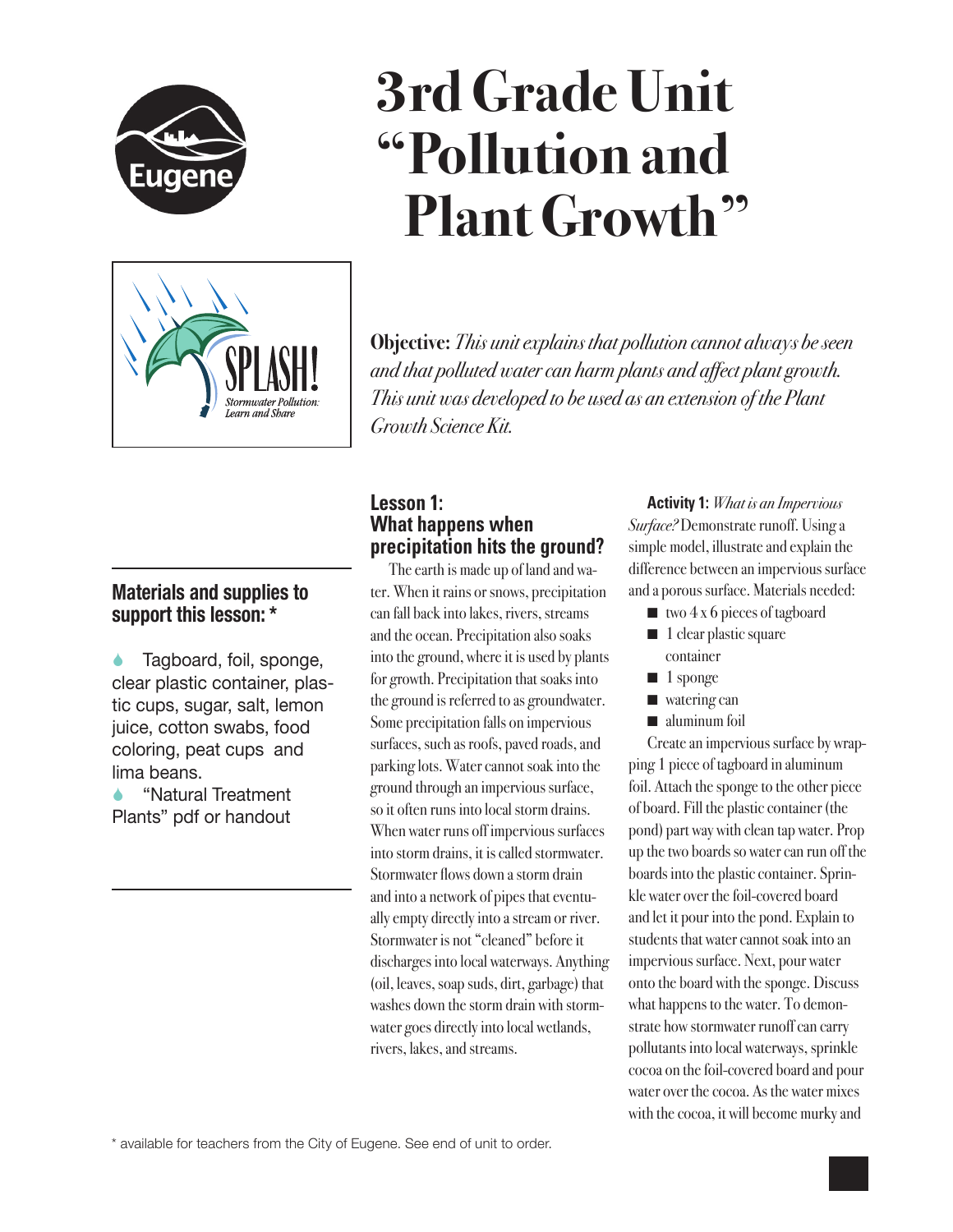

*This simple experiment demonstrates the difference between porous and non-porous (impervious) surfaces.*

![](_page_1_Picture_2.jpeg)

pollute the pond. Next, put some cocoa on the sponge and sprinkle the sponge with water. The sponge absorbs the water and cocoa mixture. Explain to students that the ground is like a sponge and can absorb water and pollutants.

**Brainstorm:** Have students list examples of impervious surfaces. Remember, an impervious surface is any surface that cannot absorb water. Have students list pollutants that can be carried with stormwater down a storm drain. (Examples include fertilizers and pesticides from our yards, oil from our cars, litter thrown in the street, and animal waste).

# **Lesson 2: What's in the water?**

We use water every day for drinking, cooking, bathing and recreation. What happens when water becomes polluted? How does pollution harm people? How does pollution harm plants?

Many pollutants are obvious to the naked eye. It is easy to see garbage or debris floating in the water, water with soap suds, or the sheen of oil on the water's surface. However, what happens when pollutants mix with water? Are they still in the water? Explain to students that pollution cannot always be seen and that invisible pollutants can still be harmful.

**Safety Alert!** Teachers, please remind students to never taste anything in a science class unless it is a controlled experiment supervised by an adult!

**Activity 1:** *What's in the water?* To demonstrate that clear water is not always free of pollutants, this experiment lets students "taste" pollutants that have been dissolved in tap water.

#### **Materials:**

- $\blacksquare$  Clear plastic cups
- $\blacksquare$  Sugar
- $\blacksquare$  Salt
- **Nhite Vinegar**
- Lemon Juice
- $\blacksquare$  Cotton swabs
- $\blacksquare$  Water

Place tap water in 5 plastic cups. Stir 2 Tbs. sugar into cup #1, 2 Tbs. white vinegar into cup #2, 2 Tbs.salt into cup #3, and 2 Tbs.lemon juice in cup #4. Do not add anything to cup #5. Using cotton swabs, let each student taste the water from each cup. Can the students identify "the pollutants" dissolved in each cup? Why couldn't they see the pollutants?

**Brainstorm:** List common water pollutants on the chalkboard and discuss where they come from. Have students copy the words from the board. Identify pollutants that can be seen and discuss that some pollutants cannot be seen, but are still harmful. Can students think of any pollutants that may mix with water and not been seen? (Examples may be pesticides, fertilizers, paint thinner).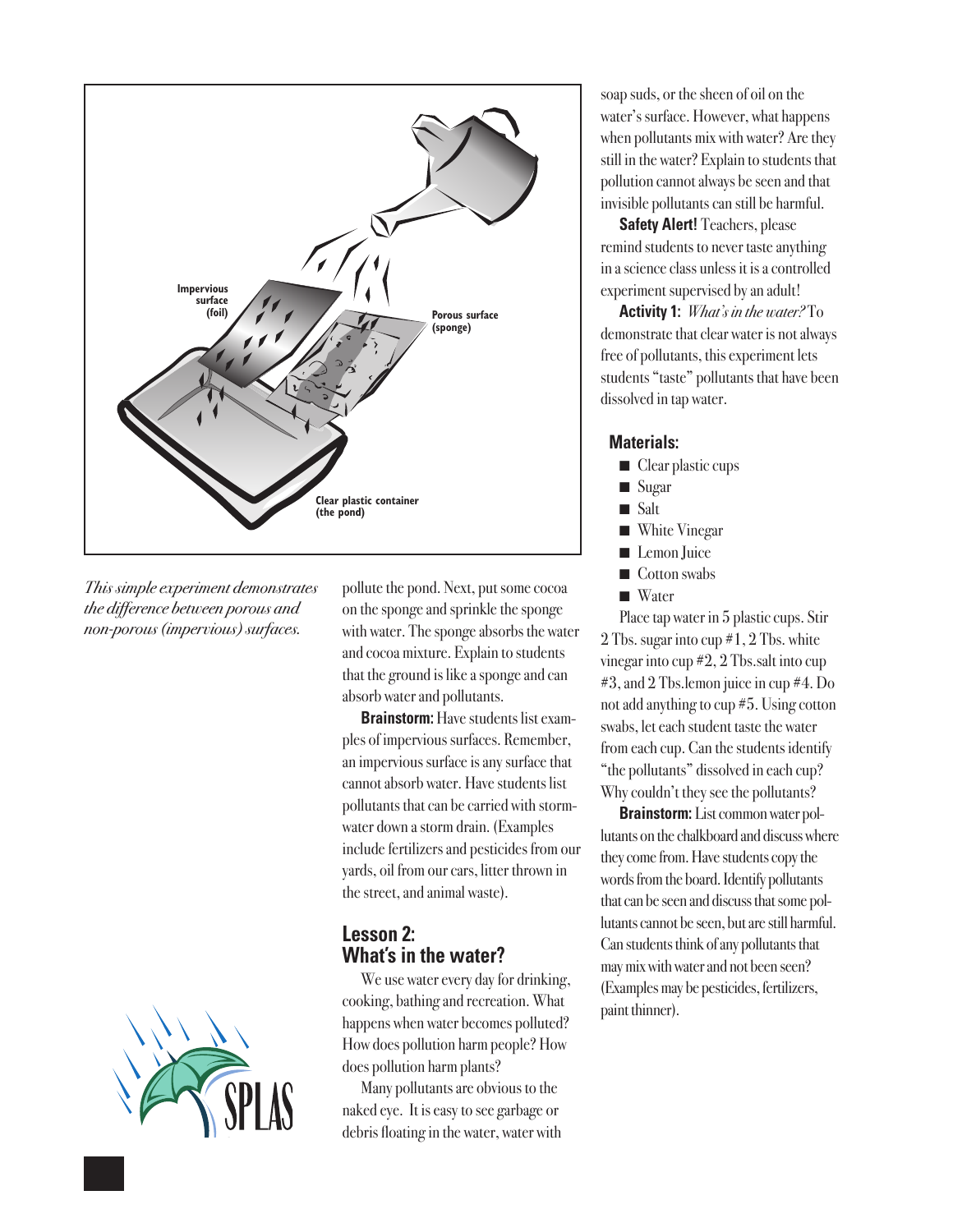### **Lesson 3: Can plants clean pollutants from water?**

All plants, even plants that live in the desert, need water to survive. Most plants obtain water by using their roots to absorb water and nutrients for growth from the ground. Plant roots act like "straws" to draw water up into their stem and leaves.

Plants that live in wetland areas have an important role in helping to clean water that has been polluted by stormwater runnoff. Water usually flows through wetland areas before being released into local creeks and rivers. Wetland plants (like cattails and grasses) soak up water with their roots, along with any dissolved pollutants. The pollutants are stored in the stems and leaves of the plants. As a result, the water that flows through wetlands is filtered and less pollution makes its way into creeks and rivers.

**Handout:** Hand out a picture page showing different types of wetland plants. Point out to students that some plants grow with their roots in the water.

**Activity 1:** *Can plants suck it up?* To show how pollutants are absorbed and stored in plant stems and leave, do an experiment with a celery stalk.

#### **Materials:**

- $\blacksquare$  fresh celery stalks with leaves
- $\blacksquare$  water
- $\blacksquare$  1 clear glass
- $\blacksquare$  knife
- $\blacksquare$  red or blue food coloring

Add several drops of food coloring to water in a clear glass. Explain to the class that the food coloring represents a pollutant, such as a pesticide, that has mixed with stormwater. Ask students to name any other pollutants that the food coloring could represent.

![](_page_2_Figure_12.jpeg)

*By tasting "invisible" substances dissolved in tap water, students learn that all pollutants cannot be seen.*

Cut off the bottom half-inch of the celery stalks and place them in the colored water. Explain to students that the celery stalks represent wetland plants and that the colored water is the polluted stormwater that flows through wetlands. Let the celery stalks remain in the water overnight. Overnight, the colored water will travel up the the celery stalks, showing how plants can absorb pollutants with the water they "drink." The colored water may not or not be visible on the outside of the stalk.

The next day, remove the celery stalks from the water and cut off one-inch pieces. Hand out the pieces to students and have them examine the pieces closely. On the cut surface, they will see colored dots. Explain that the dots are a cross-section of water-filled channels (like straws) that run up the celery stalk. These straws, inside the stem, soaked up the pollutants along with the water they drank. Explain that although the wetland plants can soak up pollutants too, many pollutants in the water will eventually kill the plants.

#### **Follow-up questions:**

- 1. How do wetland plants help clean water?
- 2. Why is the water left in the jar still polluted?

![](_page_2_Figure_19.jpeg)

*Using celery stalks and colored water, students can see how plants "drink" water and pollutants in the water.*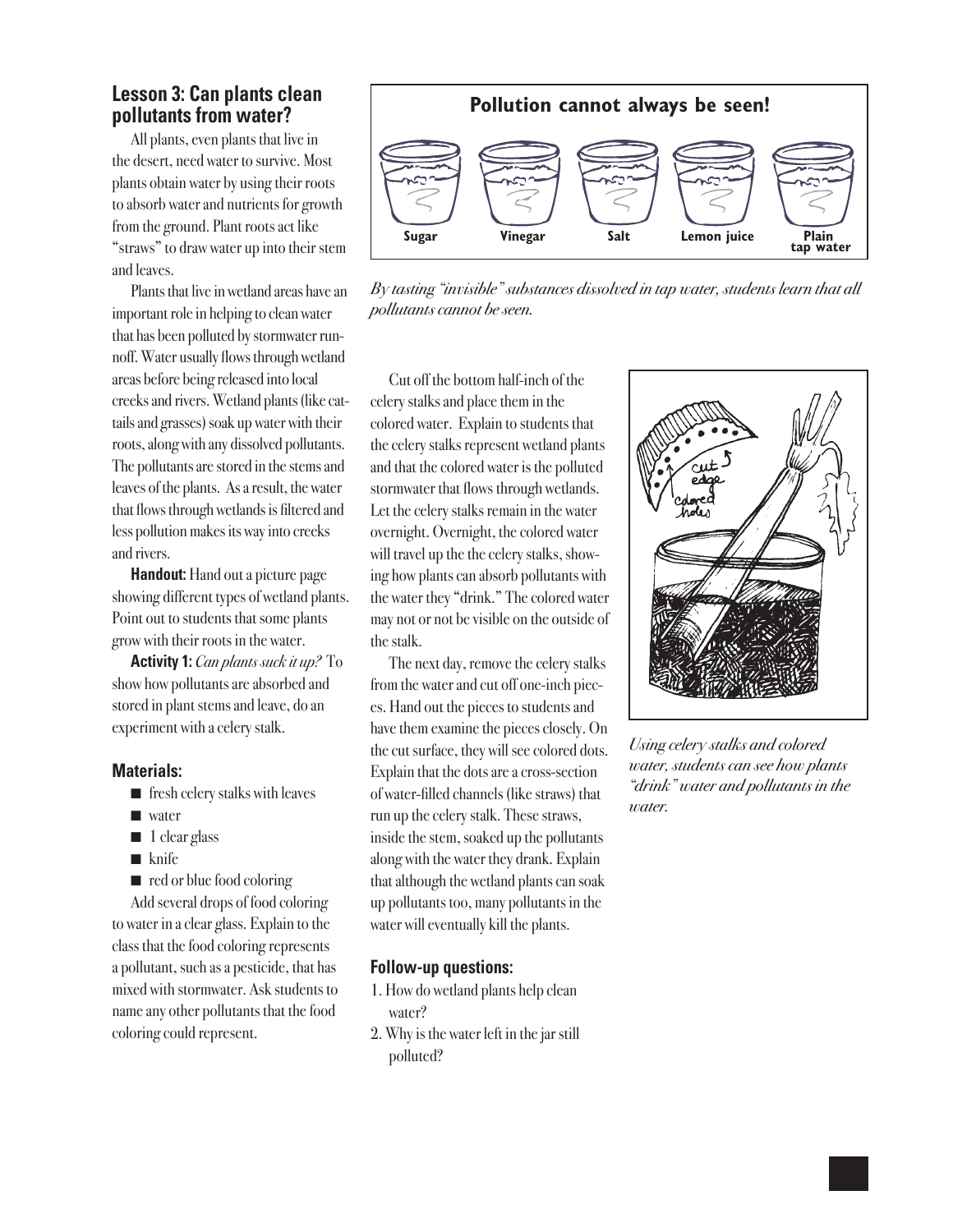![](_page_3_Picture_0.jpeg)

precipitation impervious surface storm drain stormwater pollution wetland runoff absorb nutrient

# **Lesson 4: Can too many pollutants harm plants?**

In Lesson 3, students saw how plants can absorb pollutants into their roots and stems. What happens when too many pollutants are absorbed into plants? Can the pollutants affect plant growth? Will certain pollutants hurt plants more than others?

**Activity 1:** *Do pollutants affect plant growth?* The purpose of this experiment is to see how different pollutants can affect plant growth. As students have learned, many pollutants, seen and unseen, enter the stormwater system with rainwater and are carried to local waterways. Three substances, dishwasher soap (phosphorous), bleach (chlorine), and ammonia will be used to represent "pollutants" and will be mixed with the water used on the plants. To compare the affect of watering plants with polluted water, clean tap water will be used on one plant in each group.

**Safety Alert!** It would probably be best if the teacher, rather than the students, watered the plants with the "pollutants."

### **Materials:**

- $\blacksquare$  small pulp pots
- $\blacksquare$  lima beans
- $\blacksquare$  potting soil
- $\blacksquare$  bleach (chlorine) 2 tbs. mixed with one cup tap water
- $\blacksquare$  dishwashing soap (phosphorous) 2 tbs. mixed with one cup tap water
- $\blacksquare$  ammonia (ammonia) 2 tbs. mixed with one cup tap water
- $\blacksquare$  water

Divide students into groups of four or less. Before starting the experiment, demonstrate how to plant the lima beans in the cups. Give each group eight cups and have them plant one lima bean in each cup. (Planting eight lima beans will give students a "back-up" plant if one of the lima beans fails to germinate.) Mark the cups according to which water solution will be used to water the plants. There should be two plants that will be watered with plain tap water and two plants that receive water mixed with each of the "pollutants." Mix two tablespoons of each "pollutant" with one cup of plain tap water.

After mixing the pollutants with the water, ask the students if they can see the pollutants in the water.

![](_page_3_Picture_16.jpeg)

*Demonstrating the affect polluted water has on lima beans will increase students' awareness of pollution in local waterways.*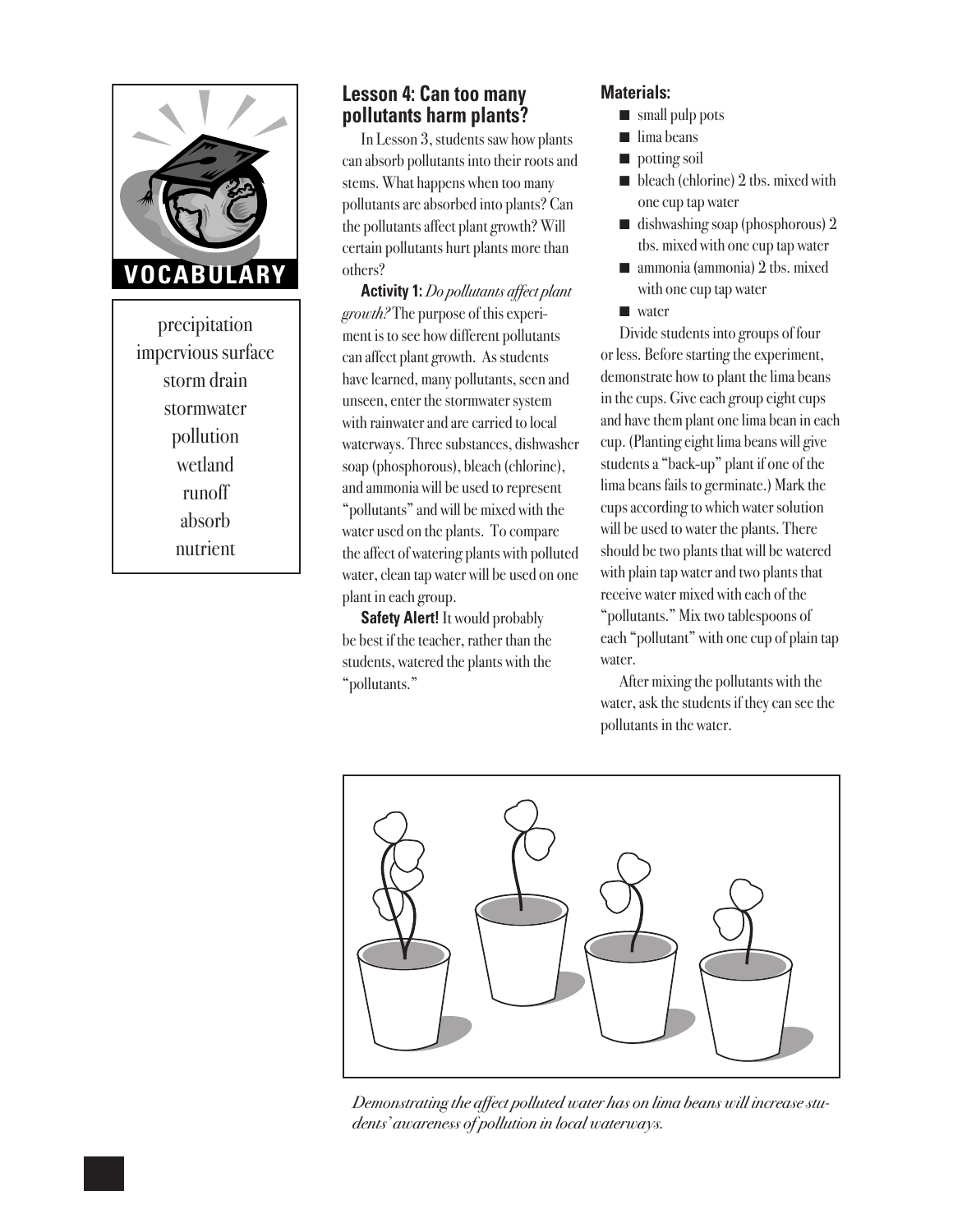After planting the lima beans, ask the students what they think will happen to the beans watered with "polluted" water. Write down their hypotheses and use them later to compare with the final results of the experiment.

Place the cups on a windowsill or brightly lit shelf. Water the plants twice a week (for example, Tuesday and Friday) and measure their growth. At the end of three weeks, create a simple graph comparing the growth of each plant watered with the different pollutants. Make a separate graph of the plants watered with plain tap water. Have students compare the graphs and then ask the following questions:

- 1. Did any of the pollutants make the plants grow better?
- 2. Did any of the pollutants kill the plants?
- 3. What was the result of using plain tap water?
- 4. How do people use these substances in their everyday life and how can they get into the storm drain (e.g. soap and ammonia from washing cars)?
- 5. How did the students' hypotheses match the results?
- 6. Were there any results of the experiment the students did not expect?

# **Also available for your classroom:**\*

SPLASH! Songs CD with songs for children written and performed by Rich Glauber. Lyric sheet is online.

Schedule a visit from Lily the Frog, our stormwater mascot. Lily can visit your classroom to meet your students and help them learn about the wetlands where she lives.

Call or e-mail for details. \*

![](_page_4_Picture_12.jpeg)

# **SPLASH! classroom materials are online at happyrivers.org**

SPLASH! was developed by the City of Eugene Stormwater Management program to support education about water quality in our community. This program is funded by City of Eugene stormwater user fees.

\* For more information, supplies for use with these lessons, the SPLASH! Songs CD, or a visit from Lily, contact jeffrey.j.flowers@ci.eugene.or.us or call 541-682-8482 (Eugene schools only )